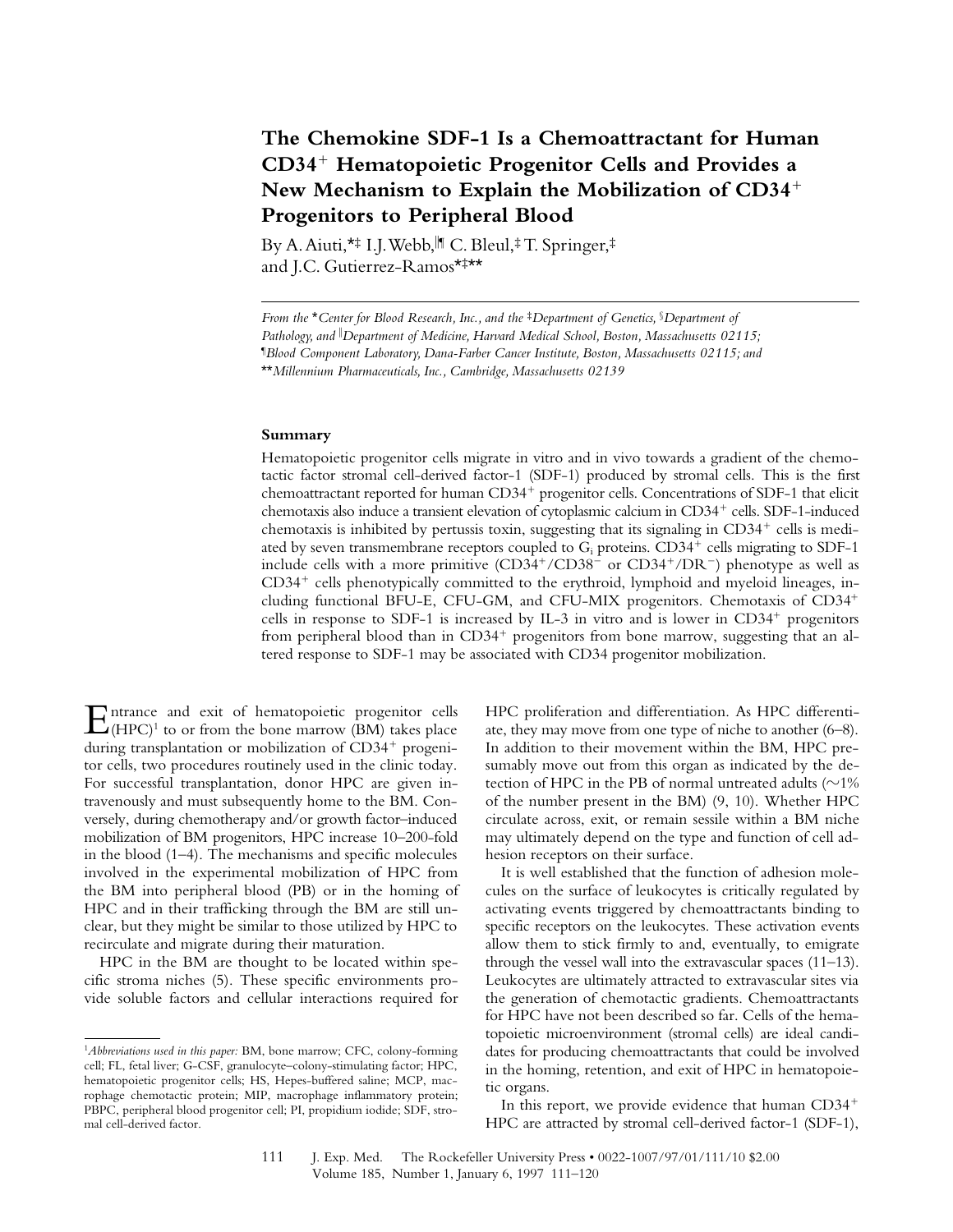a chemoattractant produced by BM stromal cells. The chemotactic response to SDF-1 is lower in  $CD34<sup>+</sup>$  HPC from PB collections than in  $CD34<sup>+</sup>$  HPC from BM collections, suggesting that an altered response to SDF-1 may be associated with HPC mobilization.

#### **Materials and Methods**

*PBPC Collections.* Mobilized PBPCs were collected by leukapheresis from seven patients being treated on protocols at the Dana-Farber Cancer Institute (14). Donor patients were being treated for advanced breast cancer  $(n = 6)$  or non-Hodgkin's lymphoma  $(n = 1)$  (stage III to stage IV). Mobilization regimens consisted of single-agent doxorubicin 90 mg/m<sup>2</sup> ( $n = 3$ ) or cyclophosphamide 6  $g/m^2$  ( $n = 3$ ) followed in either case by subcutaneous injection of  $5 \mu g/kg$  of granulocyte–colony-stimulating factor (G-CSF) daily for 5 d (Neupogen, Amgen, Thousand Oaks, CA). PBPCs were collected on consecutive days at the time of hematological recovery after the chemotherapy-induced leukopenia. One patient had PBPC, collected at the beginning the fifth day of G-CSF treatment (5  $\mu$ g/kg), which was given daily by subcutaneous injection without chemotherapy (labeled as a diamond in Fig. 4). PBPCs used in this study were all obtained from different subjects and from products collected either on the first  $(n = 1)$ , second  $(n = 4)$ , or third  $(n = 3)$  day of leukapheresis. All samples were obtained from the Dana Farber Cancer Institute blood component laboratory with the exception of one set of BM or PB from the same patient which was obtained from the hematology/oncology staff of The Hospital Universitario de Alcala and The Centro Ramon y Cajal (Madrid, Spain).

All leukapheresis procedures were performed using the Cobe Spectra (Lakewood, CO) cell separator. Colony-forming unit– cell (CFC) assays were performed on all leukapheresis components using methylcellulose-based media with recombinant cytokines (Stem Cell Technologies, Vancouver, Canada) to control for the presence of HPC in the PBPC. Colonies were classified as CFU-GM, CFU-MIX, and BFU-E colonies according to standardized morphologic criteria, as previously described (14). The average content in CFC per 106 MNC from the leukapheresis used in this study were the following: CFU-GM,  $5.1 \times 10^5$  (SD 3.3), CFU-MIX 8.2  $\times$  10<sup>4</sup> (SD 6.3), and BFU-E 4.5  $\times$  10<sup>5</sup> (SD 1.2), respectively.

*BM and Umbilical Cord Blood Samples.* Umbilical cord blood (CB) was collected following normal deliveries at the Brigham and Women's Hospital according to institutional guidelines for discarded material (protocol no. 92-5142-02). BM was collected from normal donors  $(n = 6)$  and from one patient with breast cancer at the time of harvest for allogeneic or autologous transplantation at the Dana-Farber Cancer Institute (labeled as a square in Fig. 4).

*Purification of CD34<sup>+</sup> Cells.* CD34<sup>+</sup> cell selection was performed by immunoadsorption using the CellPro (Bothell, WA) Ceprate LC system as follows. CB, BM, or PB samples were diluted 1:2 with PBS containing sodium citrate 0.6%, 1% FCS (JRH Biosciences, Lenexa, KS), then layered onto Histopaque-1077 (Sigma Chemical Co., St. Louis, MO) and centrifuged at 400 *g* for 30 min. After collecting the mononuclear interface, the cells were incubated with a biotinylated mAb to CD34 (8G12), washed three times with PBS, 0.2% BSA, and purified using the immunoaffinity column (Ceprate-LC34; CellPro), according to manufacturer's instructions. After elution, cells were washed twice in IMDM (Biowhittaker, Walkersville, MD). Purity of the  $CD34<sup>+</sup>$  cell-enriched fraction ranged between 85–95% for CB samples, and between 90–95% for BM and PB preparations. The cloning efficiency for  $CD34^+$  cells in a CFC was, on average,  $8\%$ for BM cells, 9.5% for mobilized PB cells, and 14% for CB cells.

*Stromal Cell–conditioned Media and Purification of SDF-1.* Conditioned media from BM-derived mouse stromal cell lines MS-5 (gift from Professor K.J. Mori, Kyoto, Japan) (15), CBR-BM, D#1, CBR-BM, L#21, CBR-BM, D#10, CBR-BM, L#19 (16), or NIH-3T3 embryonic BM fibroblasts, were grown in IMDM 10% FCS until confluent. The medium was replaced with serum-free medium (Ultraculture, Biowhittaker), collected after  $4-5$  d of culture, and passed though a 0.45- $\mu$ m filter.

The SDF-1 was purified from conditioned medium of the MS-5 cell line as described in detail elsewhere (17). In brief, the conditioned media was passed through a  $0.22 \mu m$  filter and applied to a 5 ml HiTrap heparin column (Pharmacia) on the Pharmacia FPLC system. Active material was eluted from the column with a linear gradient of NaCl (0.4–2.0 M) and then applied to a 1 ml SP Sepharose HP cation exchange column (Pharmacia). Active fractions were then eluted with a linear gradient of NaCl (0.15–1.0 M) and applied to a Vydac C4 reverse-phase HPLC column (Vydac, Hesperia, CA). Active material eluted as a single peak with an acetonitrile gradient (0–80%) in trifluoroacetic acid, was lyophilized and resuspended in 10 mM sodium phosphate, pH 7.3, 150 mM NaCl. The purified protein migrated as a single band in SDS-PAGE of 8 kD. The protein was identified as SDF-1 by NH2-terminal amino acid sequencing, amino acid composition, and mass spectrometry (17). SDF-1 protein concentration was determined using a BCA protein assay (Pierce).

*Chemokines and Cytokines.* For chemotactic assays, the following chemokines obtained from Peprotec were used at the indicated optimal concentration: human macrophage inflammatory protein-1 (MIP-1)  $\alpha$  and  $\beta$  (50 ng/ml), human and mouse macrophage chemotactic protein-1 (MCP-1) (25 ng/ml), eotaxin (100 ng/ml), RANTES (50 ng/ml), IL-8 (25 ng/ml). Human stem cell factor (gift from Immunex) was used at 100 ng/ml.

*Chemotactic Assays.* All assays were performed in duplicate using 5-um pore filters (Transwell, 24-well cell clusters; Costar, Boston, MA). For transendothelial migration assays,  $2 \times 10^4$  cells of the mouse endothelial cell line b-End-3 (18) were layered on the filters and grown in 10% FCS IMDM for 2 d before the performance of each assay. Immediately before each assay, bare filters or endothelial cell–covered filters were rinsed in serum-free media and the supernatant was aspirated.  $1.5 \times 10^5$  CD34<sup>+</sup> cells in 100 ml were loaded into each Transwell filter. Filters were then carefully transferred to another well containing 600  $\mu$ l dilutions of supernatant (1:2) or purified chemokines in serum-free media, previously incubated for 15 min at  $37^{\circ}$ C in 7.5% CO<sub>2</sub>. After 3.5 h, the upper chamber was carefully removed and the cells in the bottom chamber resuspended and divided in aliquots for FACS analysis (cell counting and immunophenotyping) and CFC assays. 10% of the input cell population (1.5  $\times$  10<sup>4</sup>) was also seeded in duplicate wells in  $600 \mu l$  of serum-free media for the same period of time (but not subjected to any chemotaxis assay) to be used as control for FACS<sup>®</sup> counting.

Results obtained with transendothelial chemotaxis assays using the b-End-3 cell line were similar to those obtained in a limited series of experiments using HUVECS to coat the transwell inserts (data not shown).

*Cell Counting and Immunophenotyping of CD34*<sup>1</sup> *Populations.* For determination of the proportion of  $CD34<sup>+</sup>$  cells that showed a chemotactic response, migrating cells (recovered from the lower chamber) were labeled with anti-CD34 PE (Becton Dickinson,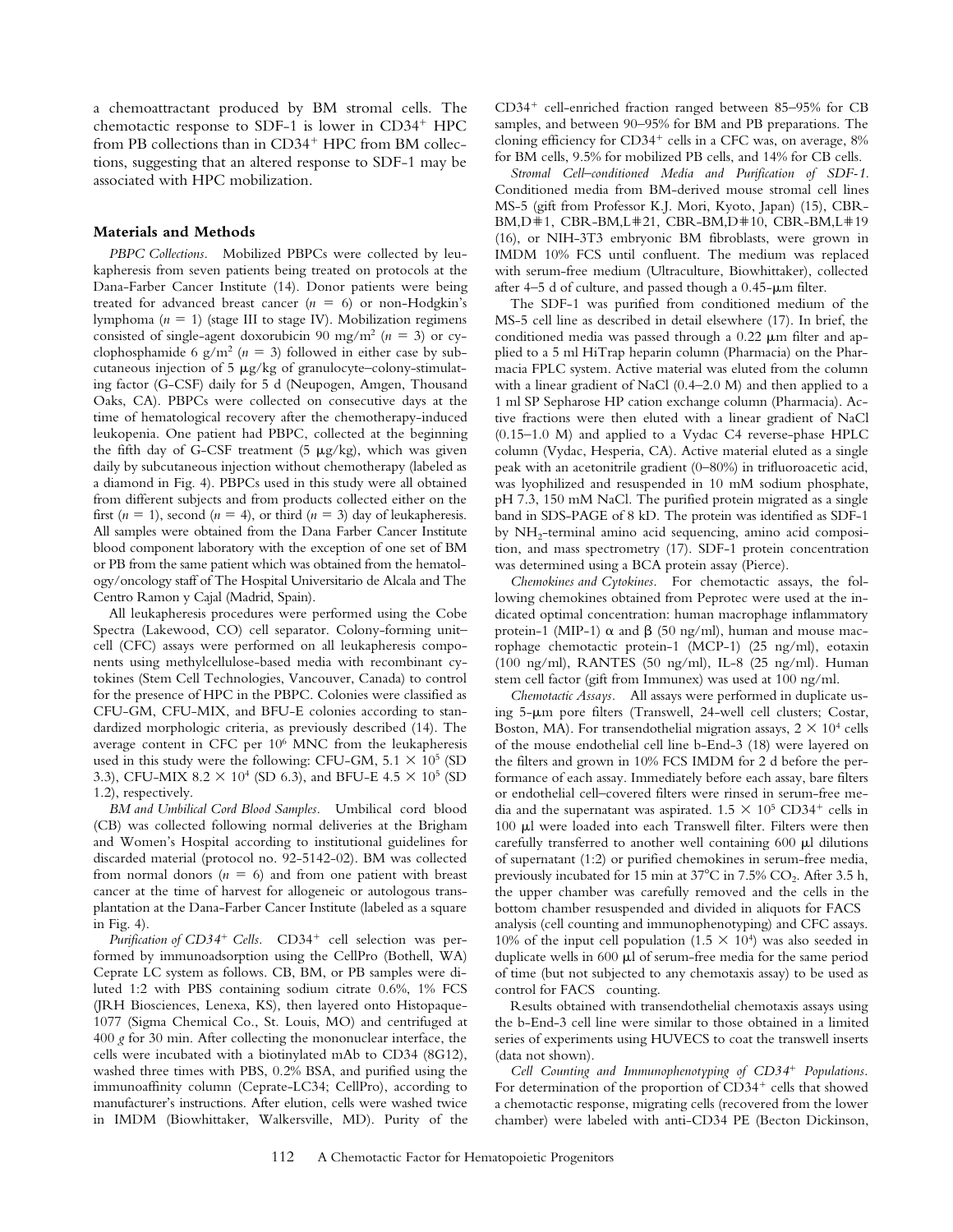Mountain View, CA) and anti-CD45 FITC (Dako, Carpinteria, CA) mAbs and analyzed in parallel from duplicate wells. CD34<sup>+</sup> cells were defined as positive events in the low SSC region,  $CD34^{+}/CD45$ <sup>dull</sup> windows. To obtain absolute values of migratory cells, flow cytometric counts for each sample were obtained during a constant, predetermined period of time and were compared with duplicate flow cytometric counts obtained from the control wells that were set up with 10% of the input population and were not subjected to chemotaxis assays. Data were expressed as a percentage of the input population or as chemotactic index (the ratio between the cells that migrated to the chemotactic stimuli and the cells that migrated to the control media). For immunophenotyping, cells from chemotaxis assays were labeled with anti-CD34 PE and either anti-CD38 FITC, anti-CD45RA FITC, anti-CD33 FITC (from Dako), anti-HLA-DR FITC, anti-CD10 FITC (Becton Dickinson), and analyzed by flow cytometry. All stainings were performed on ice, for 25 min, in PBS containing 3% FCS, 1% BSA (Sigma), 0.1% sodium azide in 96-well V-bottomed plates. Propidium iodide (PI) (Sigma) to 1  $\mu$ g/ml was added to each sample before the analysis. Samples were collected on a FACScan® flow cytometer (Becton Dickinson) and data was acquired in listmode with Cell Quest software (Becton Dickinson).

*Assay for CFC.* Appropriate amounts of cells from the chemotaxis assays were plated in duplicate in 1 ml methylcellulose assay–based media (19) containing 2.5 U/ml rHu erythropoietin (R.W. Johnson Pharma Research Institute, Springhouser, PA), 150 ng/ml rHu stem cell factor, 200 U/ml rHu IL-3, 40 ng/ml of PIXY321, (all gift of Immunex, Seattle, WA). Colonies were scored for CFU-GM, CFU-MIX, and BFU-E after incubation at  $37^{\circ}$ C, 5% CO<sub>2</sub>. The total number of CFC present in the sample was calculated by multiplying for the fraction of the migrated cells analyzed in the CFC assay.

*In Vivo Migration of Transplanted FDCP-MIX Progenitor Cells to SDF-1-injected Mouse Spleen.* The mouse progenitor cell line FDCP-MIX (20) was cultured in Fischer's medium supplemented with 20% horse serum and 5% X-63–IL-3 conditioned medium (21). To distinguish FDCP-MIX progenitor cells in transplantation experiments from host progenitor cells,  $15-20 \times$ 106 FDCP-MIX cells were labeled with the fluorescent membrane/dye PKH-26 (Sigma) following the instructions of the manufacturer. In preliminary experiments, we determined that 72 h after labeling, PKH-26-labeled FDCP-MIX cells could still be detected by their fluorescent signal and distinguished from nonlabeled host progenitor cells. For these series of experiments PKH-26-labeled FDCP-MIX cells were plated in a modified colony assay containing 0.9% methylcellulose, IMDM, 20% horse serum, 2% X-63–IL-3-conditioned medium and 2 mM l-Glutamine. At 72 h from initiation of the culture, clusters of approximately 32 cells were observed; all of them were also detected by fluorescence microscopy. After 72 h, the sensitivity in detecting fluorescent clusters was consistently reduced, owing to dilution of the PKH-26 membrane dye into daughter cells  $($ >5 cell divisions). After 5 d of culture, all clusters had reached the size of colonies  $($ >50 cells) but had lost most of the initial detectable fluorescent signal (data not shown). Female C57BL/6 mice were used as recipients for transplantation. To deliver SDF-1 into their spleen, the mice were anesthetized and the spleen carefully exposed through a postero–lateral left incision. SDF-1 in PBS, MIP-1 $\alpha$  in PBS, or PBS alone  $(75-100 \mu l$  vol) were injected intrasplenically using an insulin needle. After the body wall was sutured, the mice were injected intravenously with  $2-3 \times 10^6$  FDCP-MIX cells labeled with PKH-26 as described above. 3 h after the injection, the mice were sacrificed by  $CO<sub>2</sub>$  inhalation and the spleens collected.  $5 \times 10^5$  splenocytes were plated in duplicate in the clonogenic assay for FDCP-MIX described above. After 72 h, the plates were scored by counting fluorescent colonies  $(\sim]32$  cells) on an inverted fluorescent microscope and the number of FDCP-MIX clonogenic progenitors per spleen calculated by correcting the counts obtained in the assay for the total number of splenocytes.

*Calcium Efflux Assay.* Purified BM or PB CD34<sup>+</sup> cells (purity  $\sim$ 95%) were loaded with Fluo-3 (Molecular Probes) (7  $\mu$ m in HBSS), for 20 min at 37°C, then diluted 1:5 with RPMI and further incubated for 20 min. After two washes, the cells  $(1 \times$ 106/ml) were resuspended in Hepes-buffered saline (HS) containing 137 mM NaCl, 5 mM KCl, 1 mM Na<sub>2</sub>HPO<sub>4</sub>, 5 mM glucose, 1 mM CaCl<sub>2</sub>, 0.5 mM MgCl<sub>2</sub>, 1 g/l BSA, and 10 mM Hepes pH 7.4. The cells were then incubated for 10 min at  $37^{\circ}$ C, vortexed, and analyzed on a FACScan® for basal levels of fluorescence. After stimulation with a chemokine, fluorescence changes were monitored over time for up to 150 s. Data were analyzed by gating on low/SSC, medium/high FSC cells and calculating the mean fluorescence intensity and the percentage of responding cells (fluorescence above threshold) every 4 s.

*Ex Vivo Culture of CD34<sup>+</sup> Cells.*  $CD34^+$  cells  $(0.4 \times 10^6/$ well) were plated in a 24-well plate in IMDM containing 10% FCS containing  $10^{-5}$  M 2-ME, 2 mM L-Glutamin, 50 U/ml penicillin, 50  $\mu$ g/ml Streptomycin in the presence of either rHu IL-3 (30 ng/ ml), rHu G-CSF (50 ng/ml), rHu SCF (100 ng/ml), or mouse SDF-1 (100 ng/ml). After 18 h, cells were collected, washed once, and subjected to a chemotaxis assay as described before. The percentage of migratory  $CD34<sup>+</sup>$  cells after culture in the presence of the different cytokines was performed as described above.

# **Results**

*Stromal Cell–derived SDF-1 Is a Chemoattractant for Human CD34*<sup>1</sup> *Progenitor Cells.* We have used an in vitro chemotactic assay to study the migratory response of human  $CD34<sup>+</sup>$  progenitor cells to different stimuli. Since cells of the microenvironment of the BM may be involved in the trafficking of HPC, we first assayed the chemotactic response of  $CD34<sup>+</sup>$  cells to conditioned media from different BM stromal cell lines. Conditioned media from MS-5 stromal cells (22) and, to a lesser extent, from other BM stromal cell lines (16), were able to induce the chemotaxis in vitro of human  $CD34<sup>+</sup>$  progenitor cells (Fig. 1). Migratory cells were evaluated both phenotypically by the expression of CD34 and functionally by their ability to form hematopoietic colonies in methylcellulose assays (CFC).

In these initial experiments, it was determined that the conditioned media of MS-5 cells also contained a chemotactic activity for lymphocytes (17). Because lymphocytes are more easily obtained and isolated than  $CD34<sup>+</sup>$  progenitor cells, they were used as indicator cells during the purification of chemoattractant activity(s) present in the conditioned media of MS-5 stromal cells. The purification of this activity was performed by sequential heparin, cation exchange, and reverse-phase HPLC chromatography. The chemoattractant activity coeluted with a single protein peak in reverse-phase HPLC and migrated as a single band in SDS-PAGE of 8 kD (17). The protein was identified by NH2-terminal sequencing (17) as SDF-1 (23–25). Electrospray and matrix-assisted laser desorption mass spectrome-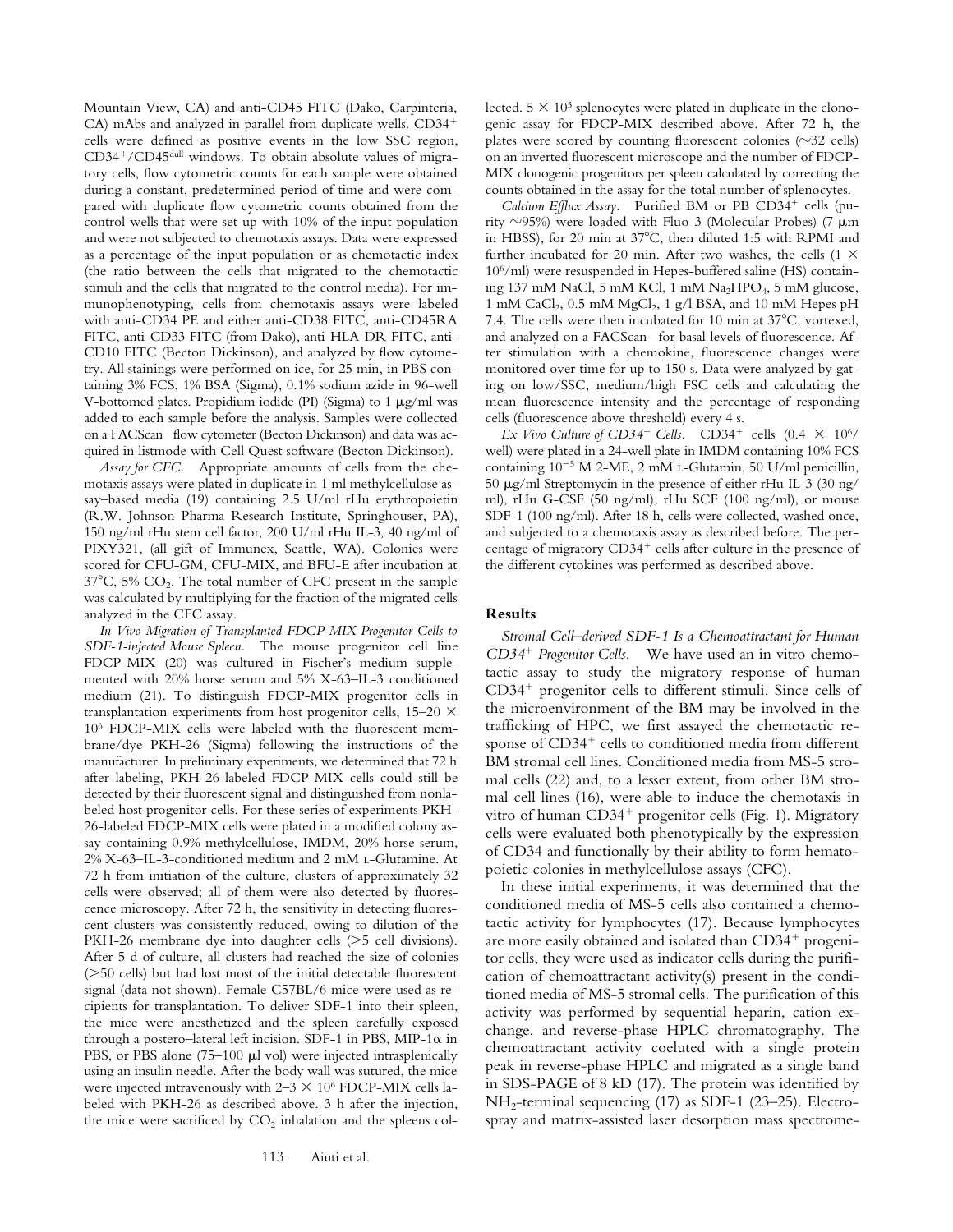

Figure 1. BM stromal cells produce a chemoattractant for human CD34<sup>+</sup> progenitor cells. CD34<sup>+</sup> cells from human cord blood (*CB*) (2.0  $\times$ 105/well) were assayed for their capacity to migrate in a Boyden chamber (5 mm bare filters), towards conditioned media from different BM stromal cell lines. The migratory population was evaluated phenotypically as the number of CD34<sup>+</sup> cells that migrated (left, *open bars*), and functionally as the number of clonogenic progenitors (*CFC*) that migrated to the conditioned media (right, *closed bars*). Bars and columns indicate the duplicate and mean of one representative experiment out of three.

try gave a mass that was consistent with that predicted for SDF-1 (17). MS-5-derived SDF-1 purified to homogeneity-attracted human  $CD34^+$  cells in vitro with similar efficacy to the original MS-5-conditioned medium (Fig. 2 *A*). At present, we do not know whether additional factors are present in the MS-5-conditioned media that could also induce chemotaxis of  $CD34<sup>+</sup>$  progenitor cells.

Purified human CB CD34<sup>+</sup> progenitor cells responded in chemotactic assays to concentrations of SDF-1 as low as 30 ng/ml. On average,  $20\%$  of the CD34<sup>+</sup> population migrated to SDF-1 at the optimal concentration of 300 ng/ml (Fig. 2  $A$ ). In contrast, no chemotactic response of  $CD34<sup>+</sup>$ cells was observed with other chemokines, including MIP-1 $\alpha$ (26), that can be produced by stromal cells and are well documented to exert other effects than chemotaxis on  $CD34<sup>+</sup>$  progenitor cells (27, 28; data not shown). The presence of clonogenic progenitors among the  $CD34<sup>+</sup>$  cells that migrated to SDF-1 was confirmed by CFC assays (Fig. 2 *B*). Both BFU-E erythroid and CFU-GM myeloid progenitors present in the CD34<sup>+</sup> population exhibited a marked chemotactic activity towards SDF-1. Their relative proportions within the total CFC population did not change after migration (compared with their relative proportions in the input population), indicating that the effect of SDF-1 is similar on both myeloid and erythroid progenitors. Multipotent clonogenic progenitors (CFU-MIX) were also capable of chemotaxis in vitro to SDF-1, but their proportion within the total CFC population was reduced by 50% after migration (data not shown; Fig. 2 *B*).



**Figure 2.** Stromal-derived SDF-1 is a chemoattractant for human and mouse hematopoietic progenitor cells. (*A*) Chemotaxis assay of cord blood (*CB*) CD34<sup>+</sup> cells in response to various concentration of SDF-1 (10, 30, 100, 300, 1,000 ng/ml). Results represent the average and the range of three experiments performed in duplicates. Data are expressed as the percent of input cells that migrated. The percentage of migration of  $CB$   $CD34<sup>+</sup>$  to undiluted MS-5 supernatant in the same experiments was used as control and is shown as a bar diagram on the right  $(n = 3)$ . (*B*) Chemotactic response to SDF-1 of clonogenic progenitors (*CFC*). The graph shows the number of CFU-GM, BFU-E, and CFU-MIX progenitors from human CB  $CD34^+$  cells that migrated to 300 ng/ml of SDF-1 or control media in a chemotaxis assay. (*C*) Transendothelial chemotaxis in vitro of human bone marrow (*BM*) or mobilized peripheral blood (*PB*)  $CD34<sup>+</sup>$  cells in response to different concentration of SDF-1. Results show the average and the range of three experiments performed in duplicates. (D) Transendothelial chemotaxis of mobilized PB CD34<sup>+</sup> cells in response to SDF-1 or to various chemoattractants and cytokines at the concentrations described in the Materials and Methods. (*E*) Transendothelial chemotaxis in vitro of the mouse progenitor cell lines FDCP-MIX and M1 in response to SDF-1. (*F*). In vivo delivery of SDF-1 into mouse spleens increases the seeding of intravenously transplanted FDCP-MIX cells in this organ. Experimental mice were injected intrasplenically with SDF-1 and control mice were injected with MIP-1 $\alpha$  or with PBS and then transplanted i.v. with PKH-26-labeled FDCP-MIX cells, as described in Materials and Methods (three experimental mice and three control mice per experiment; three separate experiments performed). 3 h after the injection, mice were killed and  $5 \times 10^5$  splenocytes plated in duplicate in a clonogenic assay for FDCP-MIX. After 72 h, the plates were counted on an inverted fluorescent microscope and scored for the number of fluorescent colonies. Results show the significant increase in FDCP-MIX clonogenic precursors per SDF-1 injected spleens relative to control injected spleens. Data shown are from three experiments:  $*P < 0.005$ .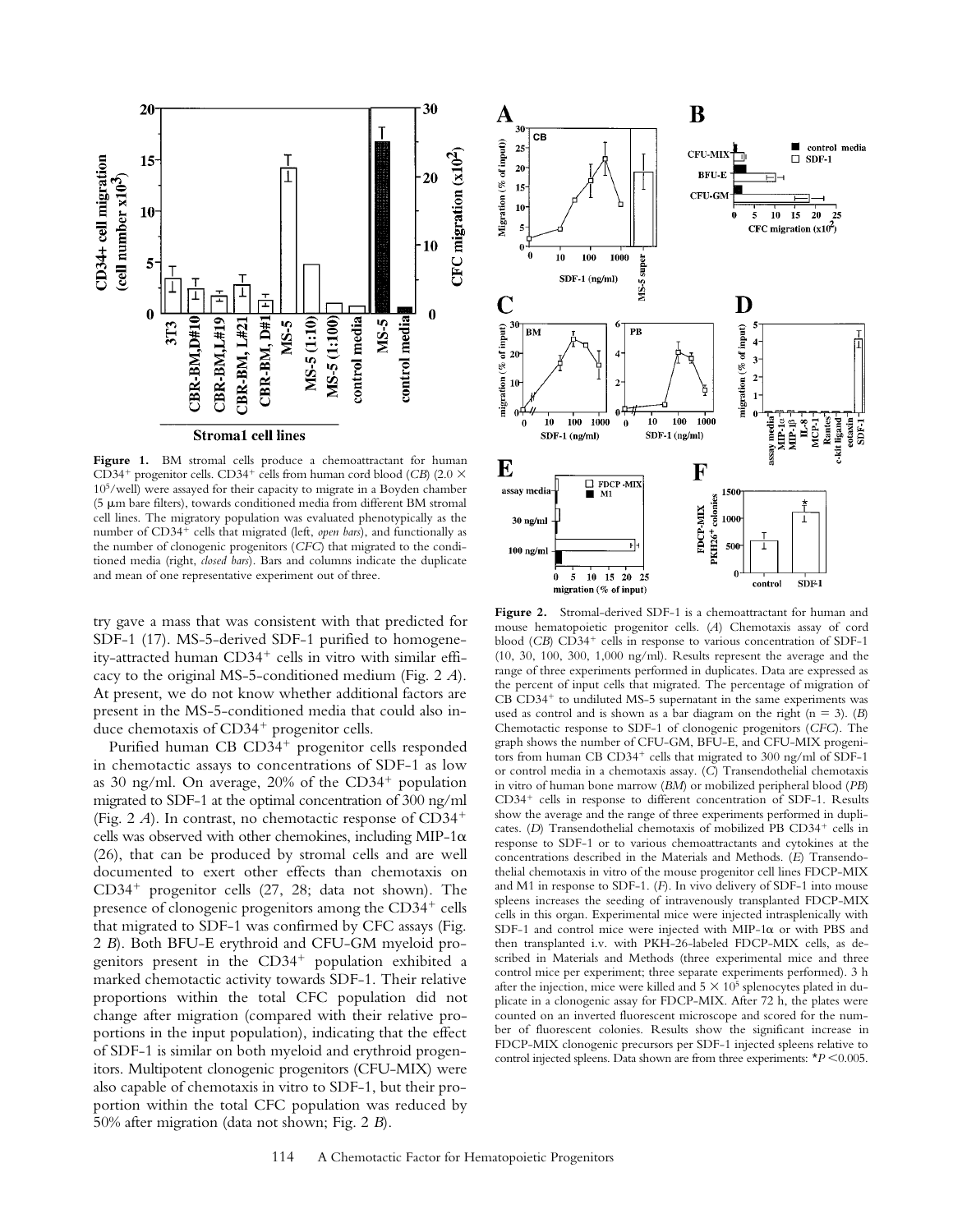|     | $CD34^+/CD38^-$ |               | $CD34^+/HLA-DR^-$ |               | $CD34^+/CD45RA^+$ |                | $CD34^+/CD10^+$ |               | $CD34^+/CD33^+$ |          |
|-----|-----------------|---------------|-------------------|---------------|-------------------|----------------|-----------------|---------------|-----------------|----------|
|     | Input           | Migrated      | Input             | Migrated      | Input             | Migrated       | Input           | Migrated      | Input           | Migrated |
| BM  | $3.7 \pm 0.9$   | $4.3 \pm 0.5$ | $2.9 \pm 0.6$     | $2.9 \pm 0.7$ | $54.5 \pm 6$      | $66.9 \pm 4.6$ | 15.8            | 13.6          | 58.8            | 66.5     |
| PB. | 6.5             | 3.5           | 1.38              | 1.07          | 31.1              | 67.8           | $2.6 \pm 1$     | $3.0 \pm 0.9$ | $83 \pm 10$     | $79 + 9$ |
| CB  | $2.6 \pm 0.2$   | $2.5 \pm 0.2$ | ND                | ND            | 30.5              | 46.1           | ND              | ND            | ND              | ND       |

**Table 1.** *Immunophenotype of CD34*<sup>1</sup> *Cells Migrating to SDF-1*

CD34<sup>+</sup> cells before migration (*input*) and CD34<sup>+</sup> cells that migrated to SDF-1 were analyzed for the expression of different markers by FACS® analysis. Numbers indicate the percentage of cells within each subset relative to total CD34<sup>+</sup> cells. BM, bone marrow; CB, cord blood; PB, peripheral blood. Data without standard errors are from single experiments. Overall statistics for CD45RA staining  $P \le 0.05$ .

Migration across the sinusoidal endothelial barrier is an important event in the trafficking of HPC inside or outside the BM. We determined  $CD34<sup>+</sup>$  cells were capable of migrating in a transendothelial assay. For these assays, we used the mouse endothelial cell line b-End-3 (18). These cells allowed simple and reproducible establishment of an homogeneous cells layer (90–95% confluence at the time of the assay). Mouse endothelial cells have been used extensively in the past to study adhesion and transmigration of human leukocytes based on the high functional equivalence of the majority of human adhesion molecules and their mouse homologs (29–31). We found that both BM and mobilized PB CD34<sup>+</sup> cells responded in a transendothelial assay to SDF-1 at the optimal concentration of 100–300 ng/m (Fig. 2 *C*). Chemically synthesized SDF-1 elicited optimal chemotactic response on these CD34 populations at the same concentration range (data not shown). MCP-1, MIP-1 $\alpha$ , MIP-1 $\beta$ , IL-8, Rantes, eotaxin, and c-kit ligand (SCF) were all ineffective in a similar assay (Fig. 2 *D*).

Moreover, SDF-1 elicited chemotaxis on the mouse primitive progenitor cell line FDCP-MIX (20). 20% of the input cells migrated to 100 ng/ml of SDF-1 (Fig. 2 *E*). In contrast, the mouse myeloid progenitor cell line M1 (32) showed no chemotactic response to the same concentration of SDF-1.

To determine the ability of SDF-1 to attract progenitor cells in vivo, we injected SDF-1 intrasplenically and measured the lodging in the spleen of intravenously transplanted FDCP-MIX progenitor cells. To distinguish transplanted progenitor cells from the endogenous ones, FDCP-MIX cells were labeled before injection with the membrane dye PKH-26. The number of FDCP-MIX clonogenic precursors that seeded in SDF-1-injected spleens was significantly greater  $(2.5\text{-fold}; P \leq 0.005)$  than that found in PBS or mMIP-1 $\alpha$ -injected spleens from control mice (Fig. 2 *F*).

To test whether specific subpopulations of  $CD34<sup>+</sup>$  cells had markedly different chemotactic responses to SDF-1, we performed immunophenotyping of  $CD34<sup>+</sup>$  cells that migrated towards SDF-1 and compared them with the input CD34<sup>+</sup> population (Table 1). No changes were observed in the proportion of more primitive  $CD34^+/DR^$ or  $CD34^+/CD38^-$  (33) cells after migration. Similarly, CD34<sup>+</sup>/CD33<sup>+</sup> cells (34), CD34<sup>+</sup>/CD10<sup>+</sup> cells, (35), and  $CD34^+/CD7^+$  cells (36; data not shown), enriched for myeloid, B, and T cell progenitors, respectively, were equally represented in the input and migratory populations.  $CD34<sup>+</sup>$  cells that migrated to SDF-1 were more enriched in committed  $CD45RA^+$  cells (37); this enrichment was more evident in PB than in BM CD34<sup>+</sup> cells.

We studied whether the action of SDF-1 on  $CD34^+$ progenitors induced other responses (i.e., proliferation or differentiation) in addition to chemotaxis. SDF-1 did not display colony-stimulating factor activity on BM  $CD34<sup>+</sup>$ cells either alone, or in association with IL-3 or SCF, at the concentrations of 50 and 200 ng/ml (data not shown).

*SDF-1 Induces Calcium Mobilization and Pertussis Toxindependent Chemotaxis in CD34*1 *Cells.* Mobilization of intracellular calcium is an early event in the response to



**Figure 3.** SDF-1 induces calcium fluxes in human CD34<sup>+</sup> cells and the associated chemotaxis is pertussis toxin sensitive. (*A*) SDF-1 induces calcium fluxes in human CD34+ cells. Human BM CD34+ cells were loaded with the calcium-sensitive dye Fluo-3. Changes in Fluo-3 emission in response to SDF-1 (30 ng/ml, *open circles*; 300 ng/ml, *closed circles*) or human MCP-1 (300 ng/ml, *open squares*) were monitored over time by flow cytometry.  $(B)$  The chemotaxis of human  $CD34<sup>+</sup>$  to SDF-1 is pertussis toxin sensitive. The chemotactic response of human BM  $CD34<sup>+</sup>$  cells to SDF-1 (300 ng/ml) after a 2-h incubation in 10% FCS IMDM with (100 ng/ml; *pert toxin*) or without pertussis toxin (*control*). Results shown are the mean (and duplicates) of the percentage of the migration of the control samples (which are considered as 100%). Actual percentage of migration in the control ranged from 18–25% of input. Data are representative of three separate experiments.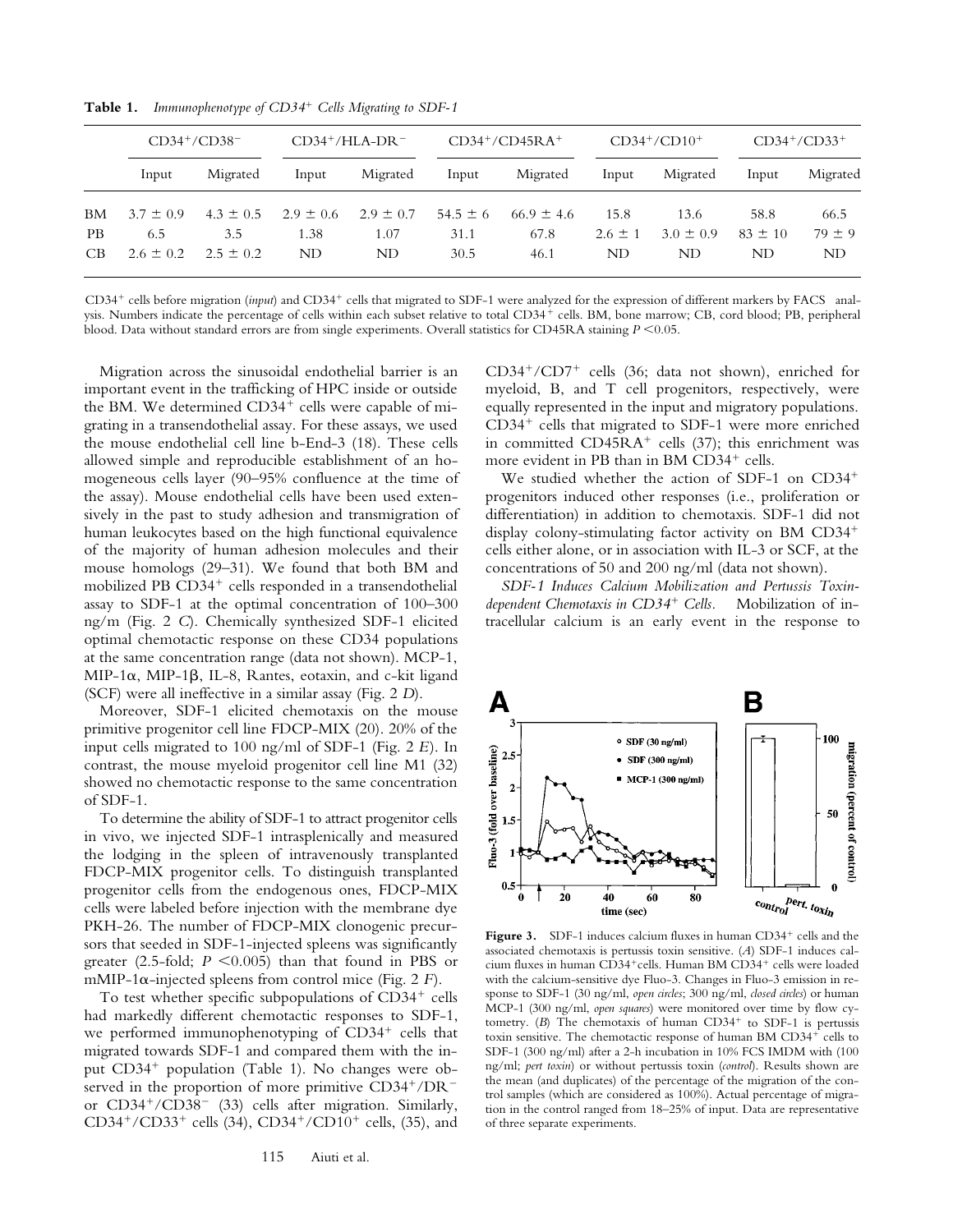

Figure 4. Mobilized PB CD34<sup>+</sup> cells are less responsive to SDF-1 induced chemotaxis than their BM counterparts. PB samples were obtained from solid tumor patients treated in the hematological recovery phase of chemotherapy  $+$  G-CSF treatment ( $n = 6$ , *squares*), or on day 5 of G-CSF treatment alone  $(n = 1,$  *diamond*), as described in Materials and Methods. BM samples were obtained from normal donors ( $n = 6$ ; *circles*) or from solid tumor patient in remission ( $n = 1$ ; *square*). Closed circles represent one set of CD34<sup>+</sup> cells purified from BM or PB samples obtained the same day of treatment from the same tumor patient treated in the hematological recovery phase of chemotherapy  $+$  G-CSF treatment. Symbols indicate the percentage of  $CD34^+$  cells migrating to SDF-1 (300 ng/ml) in a transendothelial assay. Each symbol represents one different preparation from a different donor. The horizontal bars indicate the average percentage of migration for the bone marrow and the mobilized peripheral blood CD34<sup>+</sup>cell samples, respectively. Data for PB CD34<sup>+</sup> cells are the following: average  $5.1\%$  of input, SEM 0.58. Data for BM CD34<sup>+</sup> cells are the following: average 20% of input, SEM 3.4;  $P \le 0.01$ . The proportion of cells migrating to control media in these transendothelial assays ranged from 0.05 to 0.5% percent of input, resulting in a low accuracy in detecting few cells  $(<1,000$ ) by flow cytometry and a large variability of chemotactic indexes (CI). Therefore, no statistically significant differences were found between the CI of BM and PB CD34<sup>+</sup> cells to SDF-1, although a tendency was observed for lower CI in PB CD34<sup>+</sup> cells (median CI for BM CD34<sup>+</sup>, 48 [SEM 8]; for PB CD34<sup>+</sup>, 24 [SEM 16]).

chemokine signals (38). We tested the ability of SDF-1 to induce modulation of calcium in human BM  $CD34<sup>+</sup>$ cells in a flow cytometric assay. SDF-1 (300 ng/ml) induced a rapid, transient flux of intracellular calcium, which returned to basal levels within 60 s (Fig. 3 *A*). No response was elicited by human MCP-1 at either 300 ng/ml (Fig. 3 *A*) or 30 ng/ml (data not shown). The proportion of  $CD34<sup>+</sup>$  cells fluxing calcium in response to SDF-1 ranged between 15-25% (data not shown). Mobilized PB CD34<sup>+</sup> cells also showed a transient rise in intracellular calcium upon SDF-1 stimulation (data not shown). To our knowledge, these results demonstrate that human  $CD34<sup>+</sup>$  hematopoietic progenitor cells are capable of modulating intracytoplasmatic calcium in response to an external ligand.

Chemokines induce calcium mobilization and chemotaxis upon interaction with specific receptors that are coupled through heterotrimeric G proteins to signal-transducing pathways. To determine whether the response of  $CD34<sup>+</sup>$ cells to SDF-1 involved interaction(s) with a receptor that



Figure 5. Cytokine modulation of CD34<sup>+</sup> cell chemotaxis to SDF-1.  $CD34<sup>+</sup>$  cells were incubated for 18 h in the presence of either 30 ng/ml IL-3, 50 ng/ml G-CSF or 100 ng/ml SCF and assayed for transendothelial chemotaxis in response to 300 ng/ml of SDF-1. Results show the mean fold change in the chemotactic response of CD34<sup>+</sup> in three separate experiments performed in duplicate, with respect to chemotaxis before treatment ( $\overline{P}$  < 0.05).

was coupled to G proteins, we preincubated  $CD34<sup>+</sup>$  cells with pertussis toxin, a potent inhibitor of  $Ga_i$ -proteins (39). This pretreatment inhibited by 95% the transient flux of intracellular calcium to SDF-1 (data not shown), as well as abrogated almost completely the in vitro chemotactic response of CD34<sup>+</sup> cells to SDF-1 (Fig. 3 *B*).

*Mobilized PB CD34*1 *Cells Are Less Responsive to SDF-1-induced Chemotaxis than BM CD34*<sup>1</sup> *Cells.* In current transplantation protocols,  $CD34<sup>+</sup>$  progenitor cells resident in the BM are currently mobilized to the PB for harvesting (40– 43) and subsequently used for transplantation (44). We compared the chemotactic responses to SDF-1 of BM resident and mobilized blood circulating  $CD34^+$  cells from patients receiving high dose chemotherapy and/or G-CSF treatment. In a transendothelial assay, mobilized PB CD34<sup>+</sup> cells showed significantly lower chemotaxis (fourfold) than their BM counterparts (Fig. 4). The lower proportion of  $PB$  CD34<sup>+</sup> cells migrating in response to SDF-1 was found at all concentrations of SDF-1 tested (data not shown; see Fig. 2 *C*). The same result was found in one experiment that was performed with BM and PB CD34<sup>+</sup> cells collected from the same patient at the same timepoint after mobilization (indicated as solid symbols in Fig. 4). These results indicate that the lower response of PB CD34<sup>+</sup> cells to SDF-1 correlates with their extramedullary location rather than with an indirect effect of the mobilization regime (which, in principle, should have had the same effect on BM CD34<sup>+</sup> cells).

*Chemotaxis of CD34*<sup>1</sup> *Cells to SDF-1 Is Enhanced by IL-3 ex vivo Treatment.* Several cytokines, including IL-3, SCF, G-CSF, and GM-CSF are known to mobilize hematopoie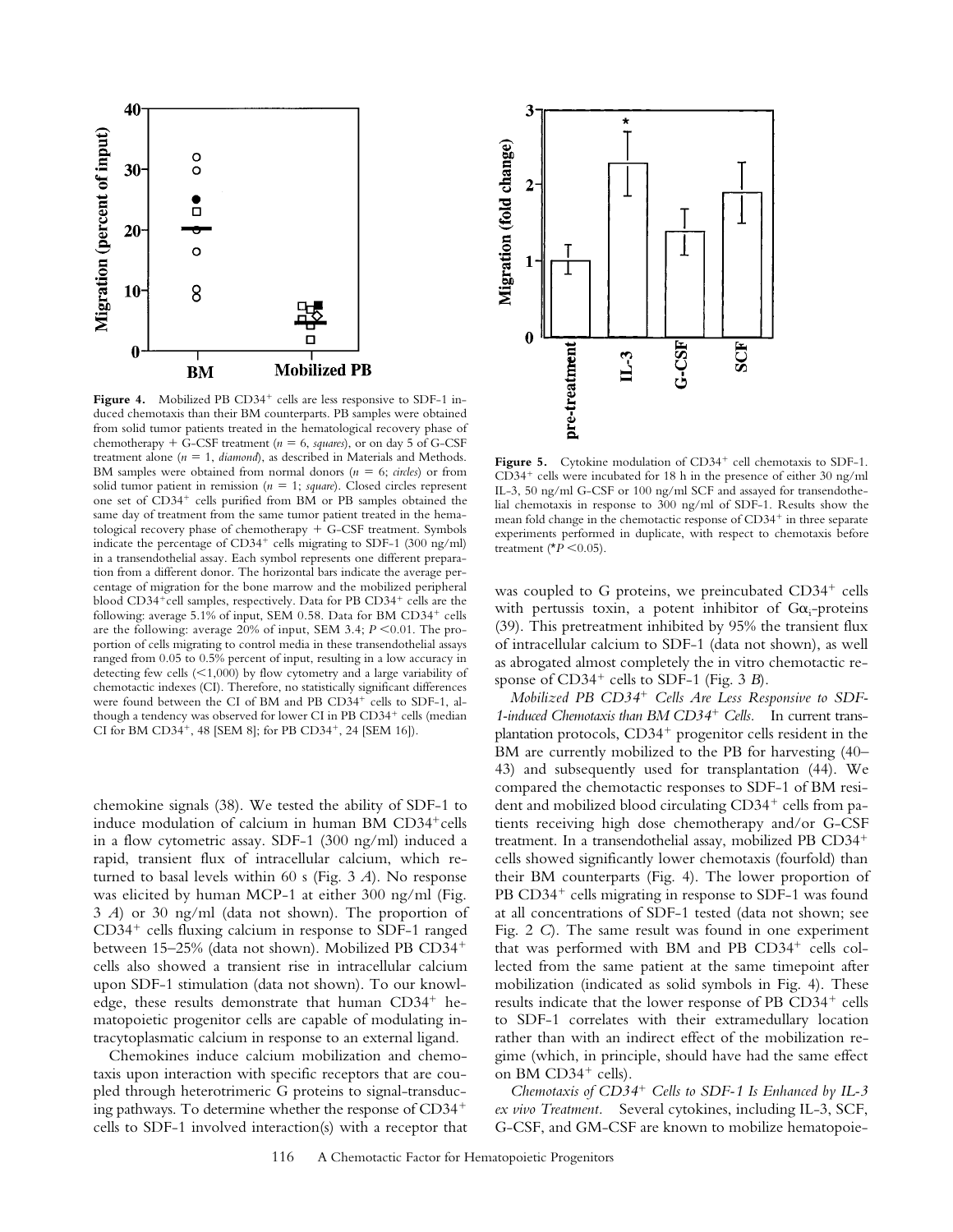tic progenitors to the peripheral blood (45). In view of the finding described above that G-CSF-mobilized  $CD34<sup>+</sup>$ progenitors showed a reduced chemotactic response to SDF-1, we studied whether this and other cytokines were able to modify the response of  $CD34<sup>+</sup>$  cells to SDF-1 in vitro. These experiments also possibly concern procedures such as the stimulation of  $CD34<sup>+</sup>$  cells with cytokines in vitro, which is essential for ex vivo survival and/or expansion of HPC before transplantation (46–48), or the current use of cytokines for facilitating retroviral-mediated gene transfer into HPC (49). We tested whether an incubation for 18 h with either IL-3, SCF, or G-CSF affected the chemotaxis of human BM  $CD34^+$  cells to SDF-1 (Fig. 5). IL-3 induced a significant increase (2.2 fold) in the percentage of cells responding to SDF-1. Incubation of  $CD34<sup>+</sup>$ cells with SCF or G-CSF resulted in increased chemotaxis of these cells to SDF-1 (1.4- to 1.9-fold), but which did not reach statistical significance. A similar increase in chemotactic activity after exposure to IL-3 was observed using PB CD34<sup>+</sup> cells (data not shown).

## **Discussion**

Here, we present evidence that hematopoietic progenitor cells migrate in vitro and in vivo towards a gradient of a chemotactic factor produced by stromal cells. This stromal cell-derived chemotactic factor was identified as SDF-1 (23– 25) and is the first chemoattractant reported for human  $CD34<sup>+</sup>$  progenitor cells. SDF-1, at the concentrations effective in chemotaxis assays, elicited a transient elevation in the concentration of cytoplasmic calcium in  $CD34<sup>+</sup>$  cells. Pertussis toxin inhibited SDF-1-induced chemotaxis, suggesting that its signaling in  $CD34<sup>+</sup>$  cells is mediated by G protein of the  $G_i$  class. SDF-1 was able to attract BFU-E, CFU-GM, and CFU-MIX progenitor cells from human BM, CB and mobilized PB.  $CD34<sup>+</sup>$  cells migrating to SDF-1 included cells with a more primitive  $(CD34<sup>+</sup>/CD38<sup>-</sup>$  or  $CD34+/DR^-$ ) phenotype as well as  $CD34^+$  cells committed to the lymphoid and myeloid lineages. The chemotactic response of  $CD34^+$  cells to SDF-1 is increased by exposure to IL-3. Finally, the chemotactic response elicited by SDF-1 on PB  $CD34<sup>+</sup>$  cells was lower than that found on their BM counterparts.

Our experiments revealed that mouse SDF-1 elicits transendothelial chemotaxis on human and mouse HPC (Fig. 2). That mouse SDF-1 has activity on human  $CD34<sup>+</sup>$ progenitor cells is not surprising, because the amino acid sequences of this molecule are highly conserved, with only one amino acid difference between these two species (50). Although SDF-1 is not specific for hematopoietic progenitor cells, as it is also a chemoattractant for human lymphocytes and monocytes (17), it elicits rapid and direct chemotaxis of  $CD34<sup>+</sup>$  HPC. Other molecules have been shown to elicit some chemotaxis and chemokinesis on mouse progenitor cells, such as SCF (51). However, the input population used for these experiments were total BM mononuclear cells, the percentage of migratory cells was very low  $(\sim 1\%)$ , and the maximum migration after exposure to SCF

occurred much later (8–24 h) than in conventional chemotaxis assays (2–4 h). These considerations make it difficult to evaluate whether these effects were direct or indirect and thus their significance. In contrast, our results indicate that, (*a*) SDF-1 elicits maximal transendothelial migration of  $\sim$ 25% of the CD34<sup>+</sup> population 3 h after exposure (Fig. 2); (b) the same percentage of  $CD34^+$  cells flux  $Ca^{2+}$  rapidly (20 s) and transiently after exposure to SDF-1 (Fig. 3; data not shown); and (*c*) migration is completely blocked by pertussis toxin (Fig. 3).

Our data indicate that it is possible to increase significantly  $(2.5\times)$  the number of mouse HPC lodged in the spleen after in vivo administration of SDF-1 in this organ (Fig. 2). There is increasing evidence that the homing of HPC into hematopoietic organs requires the specific interactions of selectins, integrins, and sugar receptors with their ligands, but the mechanisms underlying these events remain largely unclear. Regardless of the specific adhesion receptors involved in this process, we presume that activating chemotactic signals will be required, as they have been demonstrated to be necessary for the migration of mature leukocytes (11). In this context, it is conceivable that SDF-1 may facilitate and direct the migration of hematopoietic progenitor cells from BM blood sinusoid to the hematopoietic extravascular space. Although SDF-1 mRNA has been found in all tissues examined in humans and in mice, it was not found to be produced by hematopoietic cells (23, 25, 50).

During their maturation, hematopoietic progenitor cells have been postulated to occupy physically separated niches bordered with particular stromal cell types performing discrete functions (8). It is intriguing to speculate that the migration of progenitor cells from one niche to another within the BM microenvironment involves gradients of chemotactic factors, and that SDF-1 could be one of those factors involved in the local trafficking of human  $CD34<sup>+</sup>$ cells. SDF-1 gradients could be generated by stromal cells producing different amounts of the chemokine and/or of chemokine-binding proteins, such as heparan sulfate. In fact, we have previously observed different levels of SDF-1 mRNA in different stromal cell clones (16), and different degrees of CD34 chemotaxis were also found in the conditioned media of different stromal lines (Fig. 1; data not shown).

Circulating PB HPC increase after chemotherapy and/or after exogenous cytokines are administrated. The use of PB CD34<sup>+</sup> HPC for autologous and allogeneic transplantation has greatly increased in the past years (44). Mobilized PB CD34<sup>+</sup> progenitor cells contain primitive progenitor cells and display similar capacities to survive, proliferate, and differentiate in vitro with respect to steady-state BM  $CD34<sup>+</sup>$ cells (52–54). In addition, their proliferative and differentiation potential is demonstrated by the increasing number of successful transplantations using PB  $CD34<sup>+</sup>$  HPC  $(3, 4, 41, 41)$ 42). Therefore, the mobilization treatment does not impair the viability, response to exogenous cytokines, proliferation, and differentiation measured by the ability of  $CD34<sup>+</sup>$  cells to form colonies in vitro or their ability to generate blood cells in vivo. Therefore, there is no indication that mobi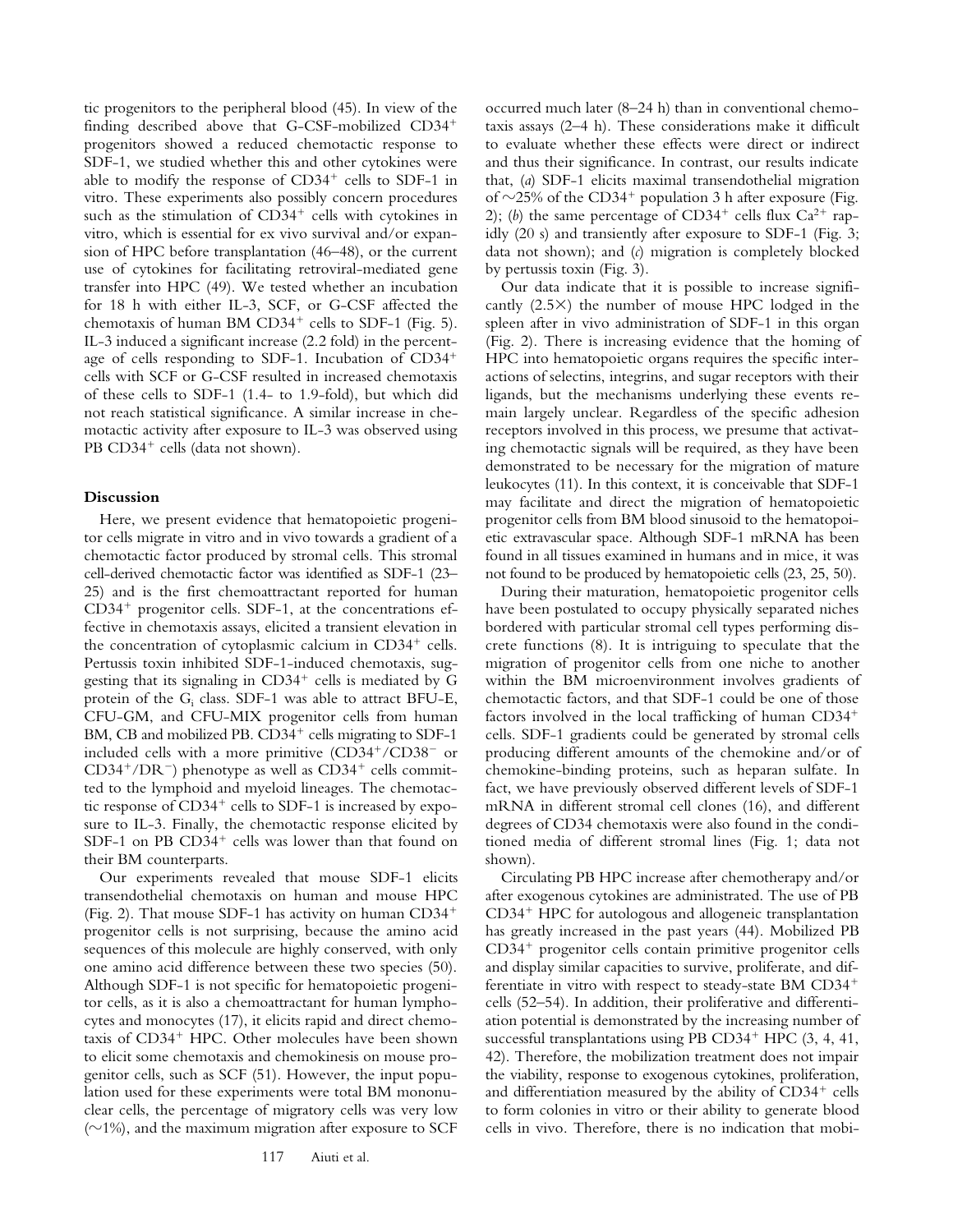lized  $CD34<sup>+</sup>$  cells are functionally compromised as a consequence of the mobilization treatment. Accordingly, the PB  $CD34<sup>+</sup>$  cells used for our studies form colonies in methylcellulose assays in vitro at ratio comparable to their BM counterparts (see Materials and Methods; data not shown). Also, rapid neutrophil and platelet engraftment of PB  $CD34<sup>+</sup>$  so far has been documented in three out of three patients receiving PB HPC infusions for hematopoietic reconstitution (see Materials and Methods; data not shown). Yet, these functionally competent  $CD34<sup>+</sup>$  progenitors isolated from PB collections showed a fourfold reduction in their chemotactic activity to SDF-1 when compared with BM resident  $CD34<sup>+</sup>$  cells. This finding was further confirmed in one experiment in which BM and PB CD34<sup>+</sup> cells were collected from the same patient at the same timepoint after mobilization. Downregulation of responsiveness to SDF-1 may represent one mechanism by which  $CD34<sup>+</sup>$ HPC are aided in their movement from BM extravascular space to the sinusoids and to the peripheral circulation.

G-CSF is the mobilizing agent most commonly used in the clinic (44). In fact, the PB  $CD34<sup>+</sup>$  preparations used in this study were obtained from patients that were treated with G-CSF alone or in combination with chemotherapy. However, after 18 h of incubation in vitro with G-CSF,  $CD34<sup>+</sup>$  cells did not reduce or increase significantly their chemotactic response to SDF-1 (Fig. 5). It is possible that the effect of G-CSF in vivo may require a longer exposure or it may involve the stromal microenvironment or other BM cells, such as macrophages, lymphocytes, or precursor cells (myelocytes, erythroblasts), which constituted only a minor contaminant ( $\leq$ 5%) of our CD34<sup>+</sup> cell preparations. However, preexposure of  $CD34^+$  cells to IL-3 induced a twofold increase in the chemotactic response of  $CD34<sup>+</sup>$ cells to SDF-1. In the light of these results, it is of special interest that (1) a short (16-h) ex vivo incubation with IL-3 enhances the engraftment of mouse (55), sheep, and baboon HPC (56) into the BM of transplanted animals; (2) IL-3 has been shown to enhance mobilization when used in conjunction with G-CSF (45).

Although at present we do not know what the relevance is in vivo of SDF-1 in the homing of  $CD34<sup>+</sup>$  to the marrow after transplantation or its involvement in the experimental mobilization of  $CD34<sup>+</sup>$  cells, it is now clear that SDF-1 is a chemokine with unique properties on  $CD34<sup>+</sup>$ hematopoietic progenitors, which may be of importance in the homing of BM  $CD34^+$  progenitor/stem cells to different organs during development and to different niches within the BM during differentiation and maturation of HPC. Recent experiments showing that mice that have been made genetically deficient in SDF-1 have normal (FL) myelopoiesis but drastically impaired BM myelopoiesis (57) suggest that, in fact, SDF-1 plays a critical role in the migration of HPC between the FL and the BM in vivo. Furthermore, manipulation of SDF-1 may offer promising ways to improve both transplantation and mobilization of hematopoietic cells.

The authors are indebted to Dr. Van Etten for critical reading of this manuscript and to Drs. Arman, Alvarez de Mon, and Alvarez for their efforts in locating invaluable PBPC and BM samples. We thank especially Dr. Anderson for helpful discussions and Drs. Mazo and Gerwin for their help.

This work has been funded by National Institutes of Health grants HL 148675-02 and HL94-10-B, and by the Aplastic Foundation of America grants CiCyT PB93-0317. J.C. Gutierrez-Ramos is the Amy C. Potter fellow. A. Aiuti's present address is TIGET, Instituto Scientifico San Raffaele, Via Olgettima 58, 20132, Milano, Italy.

Address correspondence to J.C. Gutierrez-Ramos, Millenium Pharmaceuticals, Inc., 640 Memorial Drive, Cambridge, MA 02139-4815.

*Received for publication 12 August 1996 and in revised form 9 October 1996.*

### **References**

- 1. Socinski, M.A., S.A. Cannistra, A. Elias, K.H. Antman, L. Schnipper, and J.D. Griffin. 1988. Granulocyte–macrophage colony stimulating factor expands the circulating haemopoietic progenitor cell compartment in man. *Lancet.* 1:1194–1198.
- 2. Siena, S., M. Bregni, B. Brando, F. Ravagnani, G. Bonadonna, and A.M. Gianni. 1989. Circulation of CD34<sup>+</sup> hematopoietic stem cells in the peripheral blood of high-dose cyclophosphamide-treated patients: enhancement by intravenous recombinant human granulocyte-macrophage colonystimulating factor. *Blood.* 6:1905–1914.
- 3. Sheridan, W.P., C.G. Begley, C.A. Juttner, J. Szer, L. Bik To, D. Maher, K.M. McGrath, G. Morstyn, and R.M. Fox.

1992. Effect of peripheral-blood progenitor cells mobilised by filgrastim (G-CSF) on platelet recovery after high-dose chemotherapy. *Lancet.* 339:640–644.

- 4. Elias, A.D., L. Ayash, K.C. Anderson, M. Hunt, C. Wheeler, G. Schwartz, I. Tepler, R. Mazanet, C. Lynch, S. Pap et al. 1992. Mobilization of peripheral blood progenitor cells by chemotherapy and granulocyte–macrophage colony-stimulating factor for hematologic support after high-dose intensification for breast cancer. *Blood.* 79:3036–3044.
- 5. Schofield, R. 1978. The relationship between the spleen colony-forming cell and the haemopoietic stem cell. *Blood Cells.* 4:7–25.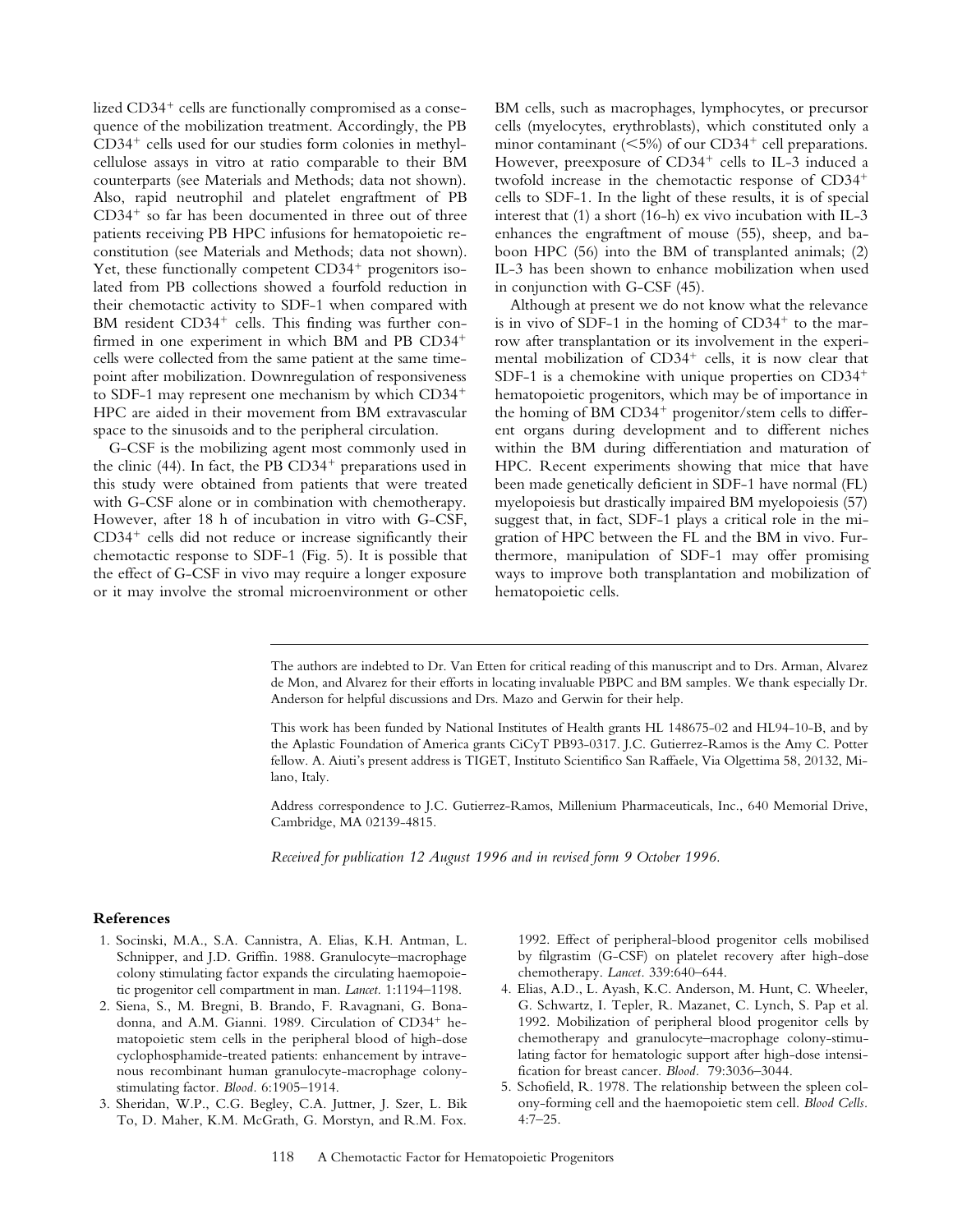- 6. Mason, T.M., B.I. Lord, and J.H. Hendry. 1989. The development of spatial distributions of CFU-S and in-vitro CFC in femora of mice of different ages. *Br. J. Haematol.* 73:455–461.
- 7. Lord, B.I., N.G. Testa, and J.H. Hendry. 1975. The relative spatial distribution of CFU-S and CFU-C in the normal mouse femur. *Blood.* 46:65–72.
- 8. Uchida, N., W.H. Flaming, E.J. Alpern, and I.L. Weissman. 1993. Heterogeneity of hematopoietic stem cells. *Curr. Opin. Immunol.* 5:177–184.
- 9. Goodman, J.W., and G.S. Hodgson. 1962. Evidence for stem cells in the peripheral blood of mice. *Blood.* 19:702–709.
- 10. Storb, R., T.C. Graham, R.B. Epstein, G.E. Sale, and E.D. Thomas. 1977. Demonstration of hemopoietic stem cells in the peripheral blood of baboons by cross circulation. *Blood.* 50:537–542.
- 11. Springer, T.A. 1995. Traffic signals on endothelium for lymphocyte recirculation and leukocyte emigration. *Annu. Rev. Physiol.* 57:827–872.
- 12. Butcher, E.C. 1991. Leukocyte–endothelial cell recognition: three (or more) steps to specificity and diversity. *Cell.* 67: 1033–1036.
- 13. Lasky, L.A. 1992. Selectins: interpreters of cell-specific carbohydrate information during inflammation. *Science (Wash. DC)*. 258:964–969.
- 14. Webb, I.J., C.E. Eickoff, A.D. Elias, L.J. Ayash, C.A. Wheeler, G.N. Schwartz, G.D. Demetri, and K.C. Anderson. 1996. Kinetics of peripheral blood mononuclear cell mobilization with chemotherapy and/or granulocyte–colonystimulating factor: implications for timing and yield of hematopoietic progenitor cell collections. *Transfusion.* 36:160–167.
- 15. Itoh, K., H. Tezuka, H. Sakoda, M. Konno, K. Nagata, T. Uchiyama, H. Uchino, and K.J. Mori. 1989. Reproducible establishment of hemopoietic supportive stromal cell lines from murine bone marrow. *Exp. Hematol.* 17:145–53.
- 16. Friedrich, C., E. Zausch, S.P. Sugrue, and J.C. Gutierrez-Ramos. 1996. Hematopoietic supportive functions of mouse bone marrow- and fetal liver-microenvironment: dissection of granulocyte-, B-lymphocyte-, and hematopoietic progenitorsupport at the stroma cell clone level. *Blood.* 87:4596–4606.
- 17. Bleul, C.C., R.C. Fuhlbrigge, J.M. Casasnovas, A. Aiuti, and T.A. Springer. 1996. A highly efficacious lymphocyte chemoattractant. *J. Exp. Med.* 184:1101–1109.
- 18. Hahne, M., U. Jäger, S. Isenmann, R. Hallmann, and D. Vestweber. 1993. Five tumor necrosis factor-inducible cell adhesion mechanisms on the surface of mouse endothelioma cells mediate the binding of leukocytes. *J. Cell Biol.* 121:655– 664.
- 19. Verfaillie, C., K. Blakolmer, and P. McGlave. 1990. Purified primitive human hematopoietic progenitor cells with longterm in vitro repopulating capacity adhere selectively to irradiate bone marrow stroma. *J. Exp. Med.* 172:509–520.
- 20. Spooncer, E., C.M. Heyworth, A. Dunn, and T.M. Dexter. 1986. Self renewal and differentiation of IL-3-dependent multipotential stem cells are modulated by stromal cells and serum factors. *Differentiation.* 31:111–118.
- 21. Karasuyama, H., and F. Melchers. 1988. Establishment of mouse cell lines which constitutively secrete large quantities of interleukin 2, 3, 4 or 5, using modified cDNA expression vectors. *Eur. J. Immunol.* 18:97–104.
- 22. Suzuki, J., J. Fujita, S. Taniguchi, K. Sugimoto, and K.J. Mori. 1992. Characterization of murine hemopoietic-supportive (MS-1 and MS-5) and non-supportive (MS-K) cell lines. *Leukemia.* 6:452–458.
- 23. Tashiro, K., H. Tada, R. Heiker, M. Shirozu, T. Nakano, and T. Honjo. 1993. Signal sequence trap: a cloning strategy for secreted proteins and type I. *Science* (*Wash. DC*). 261:600–603.
- 24. Nagasawa, T., H. Kikutani, and T. Kishimoto. 1994. Molecular cloning and structure of a pre-B-cell growth-stimulating factor. *Proc. Nat. Acad. Sci. USA.* 91:2305–2309.
- 25. Jiang, W., P. Zhou, S.M. Kahn, N. Tomita, M.D. Johnson, and I.B. Weinstein. 1994. Molecular cloning of TPAR1, a gene whose expression is repressed by the tumor promoter 12-*O*-tetradecanoylphorbol 13-acetate (TPA). *Exp. Cell Res.* 215:284–293.
- 26. Graham, G.J., E.G. Wright, R. Hewick, S.D. Wolpe, N.M. Wilkie, D. Donaldson, S. Lorimore, and I.B. Pragnell. 1990. Identification and characterization of an inhibitor of haemopoietic stem cell proliferation. *Nature (Lond.).* 344:442–444.
- 27. Broxmeyer, H.E. 1989. Myelopoietic enhancing effects of murine macrophage inflammatory proteins 1 and 2 on colony formation in vitro by murine and human bone marrow granulocyte/macrophage progenitor cells. *J. Exp. Med.* 170:1583–1594.
- 28. Avalos, B.R., K.J. Bartynski, P.J. Elder, M.S. Kotur, W.G. Burton, and N.M. Wilkie. 1994. The active monomeric form of macrophage inflammatory protein-1a interacts with high and low affinity classes of receptors on human hematopoietic cells. *Blood.* 94:1790–1801.
- 29. Johnston, S.C., M.L. Dustin, M.L. Hibbs, and T.A. Springer. 1990. On the species specificity of the interaction of LFA-1 with intercellular adhesion molecules. *J. Immunol.* 145:1181– 1187.
- 30. Becker-Andre, M., R. Van-Huijsduinen, C. Losberger, J. Whelan, and J. Delamarter. 1992. Murine endothelial/leukocyte adhesion molecule 1 is a close functional homologue of the human protein. *Eur. J. Biochem.* 206:401–411.
- 31. Taub, D., D. Longo, and W. Murphy. 1996. IP-10 induces mononuclear infiltration in mice and promotes the migration of T lymphocytes in peripheral tissues of hu-SCID mice. *Blood.* 87:1423–1431.
- 32. Miyaura, C., K. Onozaki, Y. Akiyama, T. Taniyama, T. Hirano, T. Kishimoto, and T. Suda. 1988. Recombinant human interleukin 6 (B-cell stimulatory factor 2) is a potent inducer of differentiation of mouse myeloid leukemia cells (M1). *FEBS Lett.* 234:17–21.
- 33. Huang, S., and L.W. Terstappen. 1994. Lymphoid and myeloid differentiation of single human CD34+, HLA-DR+, CD38- hematopoietic stem cells. *Blood.* 83:1515-1526.
- 34. Andrews, R.G., J.W. Singer, and I.D. Bernstein. 1989. Precursors of colony-forming cells in humans can be distinguished from colony-forming cells by expression of the CD33 and CD34 antigens and light scatter properties. *J. Exp. Med.* 169:1721–1731.
- 35. Shah, V.O., C.I. Civin, and M.R. Loken. 1988. Flow cytometric analysis of human bone marrow. IV. Differential quantitative expression of T-200 common leukocyte antigen during normal hemopoiesis. *J. Immunol.* 140:1861–1867.
- 36. Tjonnfjord, G.E., E.P. Veiby, R. Steen, and T. Egeland. 1993. T lymphocyte differentiation in vitro from adult human prethymic CD34<sup>+</sup> bone marrow cells. *J. Exp. Med.* 177:1531– 1539.
- 37. Sutherland, I.J., C.J. Eaves, A.C. Eaves, N. Dragowska, and P. Lansdorp. 1989. Characterization and partial purification of human bone marrow cells capable of initiating long-term hematopoiesis in vitro. *Blood.* 74:1563–1570.
- 38. Murphy, P.M. 1994. The molecular biology of leukocyte chemoattractant receptors. *Annu. Rev. Immunol.* 12:593–633.